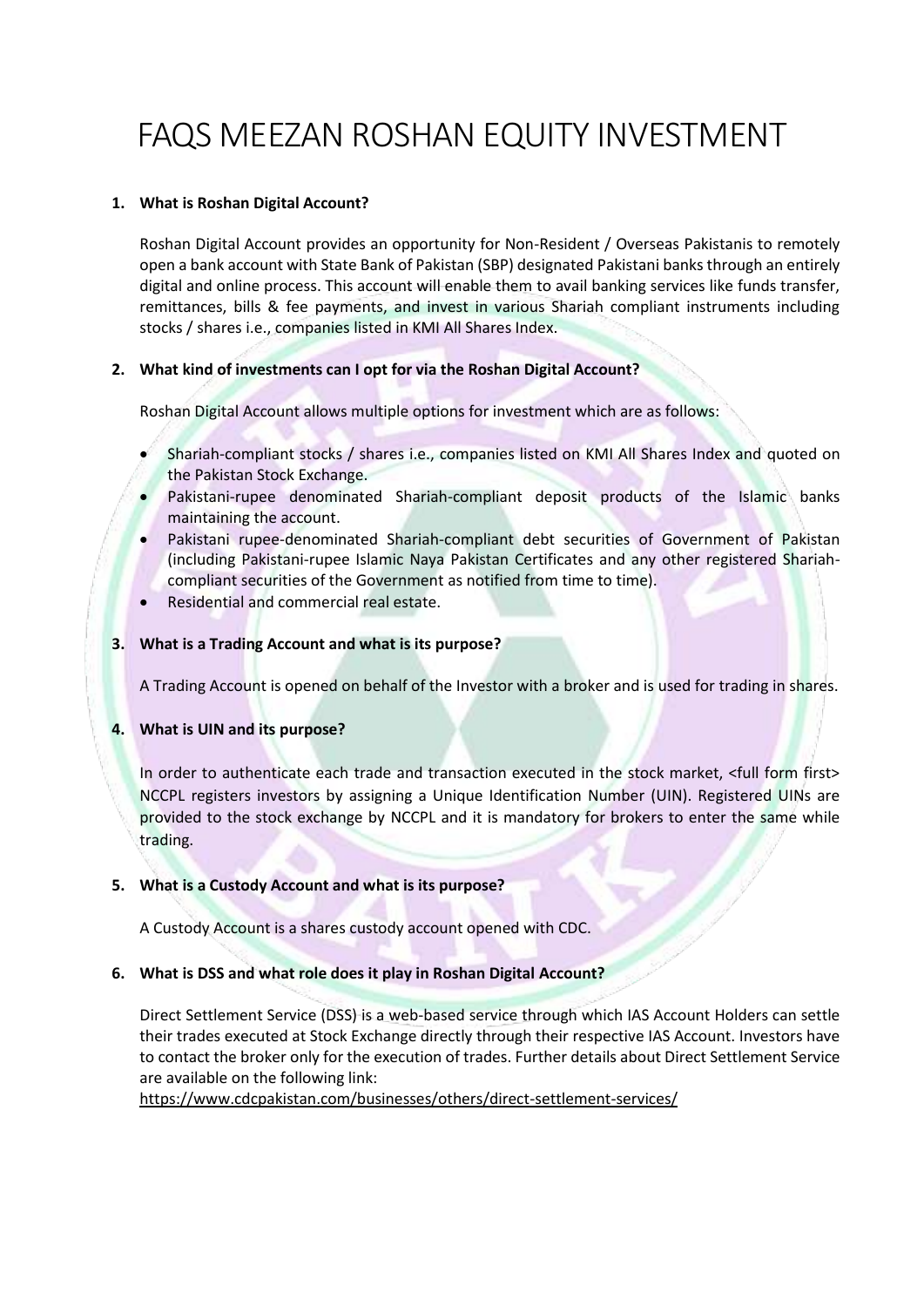# INVESTING IN PAKISTAN STOCK EXCHANGE THROUGH ROSHAN DIGITAL ACCOUNT

# **1. How can I start investing in Pakistan Stock Market if I have a Roshan Digital Account?**

Select "Investment in Stock Market" on your bank's portal / website / app. With the following three further steps, you can start investing in Pakistan Stock Market through Roshan Digital Account:

- Click on the 'Consent' tab to share Roshan Digital Account details with Central Depository Company (CDC) and other capital market entities
- Click 'I Agree' to Terms and Conditions for Investing in Pakistan Capital Market
- Select the Broker

#### **2. What happens after I provide the above?**

You will receive an 'Acknowledgement Email' from CDC as soon we receive the consent and information from your bank.

# **3. What happens after the acknowledgement email?**

In 24 hours of receiving the acknowledgement mail from CDC and after verification of your information/ credentials, you will receive an Account Opening Package email from CDC, comprising of the following actions and details:

- Opening of your Trading Account with your selected broker.
- Creation and Registration of your Unique Identification Number (UIN).
- Opening of your Custody Account (CDC Account).
- Activation of Direct Settlement Service (DSS) in your Investor Account (if you have opted for the same).
- Creation of your CDC Web Access Login ID and Password.

#### **4. How would I know about Broker's Commission and other trading details?**

You will be contacted directly by your broker regarding their Fee and Commission Structure and other trading details. Please note that before the opening of your Trading Account, the broker will perform its own due diligence and may ask for more details / information.

#### **5. Do I need to do anything else before initiating my first trade?**

Before you initiate your first trade, you have to initiate a Fund Transfer request from your Roshan Digital Account to CDC Bank Account maintained with your bank (details of which were provided with the Account Opening Package).

#### **6. How do I initiate my first trade / purchase transaction?**

You can purchase Shariah-compliant shares through broker's online trading app / portal easily within the amount transferred by you to CDC.